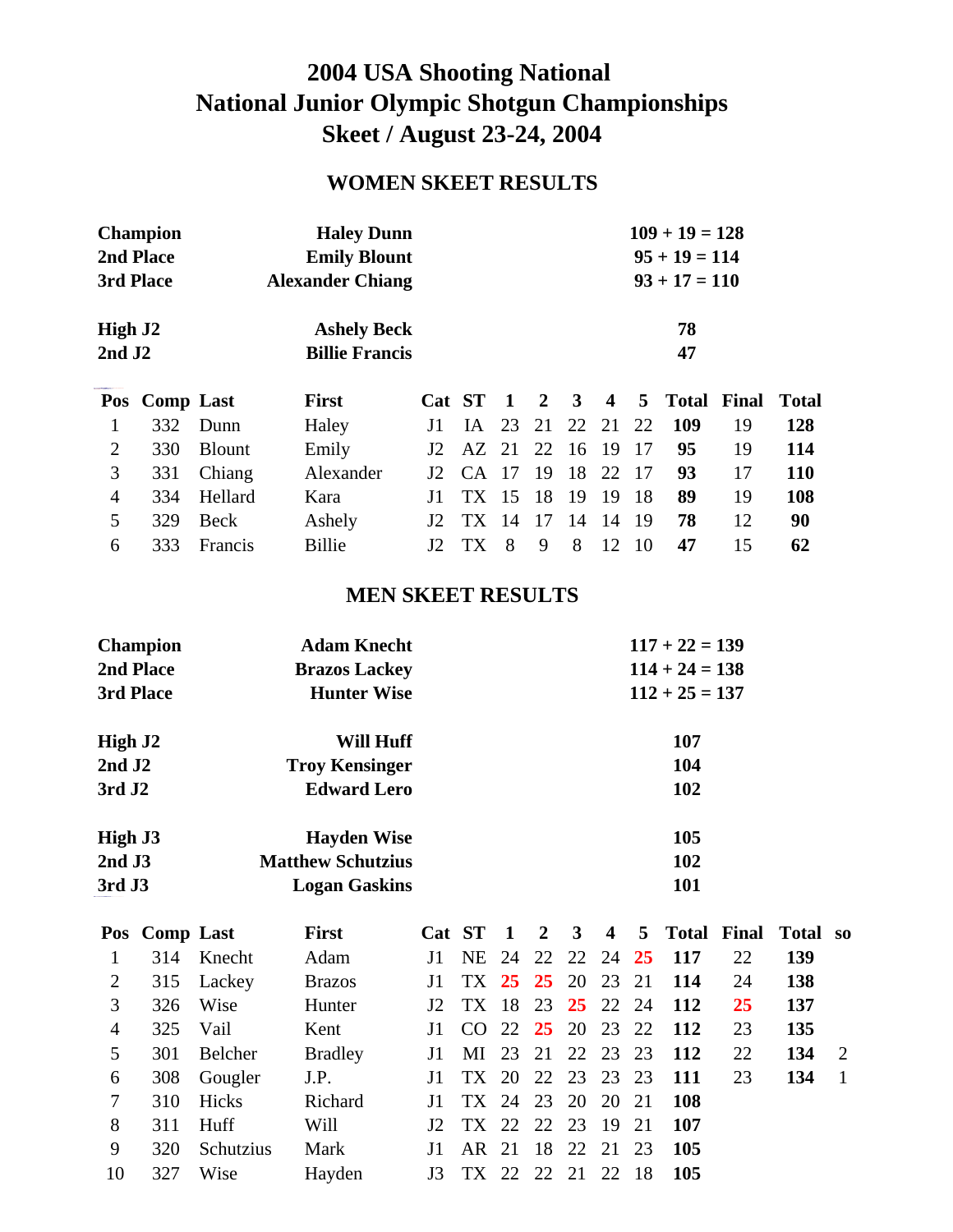## **2004 USA Shooting National National Junior Olympic Shotgun Championships Skeet / August 23-24, 2004**

## **MEN SKEET RESULTS (con't)**

| 316 | Lero      | Edward      | J2             | TX.       | 20  | 21                             | 16 | 21 | 24 | 102 |
|-----|-----------|-------------|----------------|-----------|-----|--------------------------------|----|----|----|-----|
| 321 | Schutzius | Matthew     | J3             | AR        | 19  | 19                             | 23 | 20 | 21 | 102 |
| 324 | Thompson  | Frank       | J2             | NE        | 17  | 20                             | 21 | 20 | 23 | 101 |
| 307 | Gaskins   | Logan       | J3             | TX.       |     | 21                             | 18 | 21 | 19 | 101 |
| 318 | Musser    | Jesse       | J2             | <b>TX</b> | 21  | 18                             | 20 | 21 | 19 | 99  |
| 328 | Zeigler   | Charles     | J1             | PA.       | 20  | 19                             | 17 | 22 | 18 | 96  |
| 317 | Murphree  | Michael     | J <sub>2</sub> | TX.       | 19  | 21                             | 20 | 20 | 16 | 96  |
| 306 | Frasure   | Kyle        | J1             | CA.       |     | 20                             | 15 | 21 | 21 | 95  |
| 309 | Grantham  | F Lee       | J1             | <b>GA</b> | -18 | 19                             | 18 | 21 | 17 | 93  |
| 323 | Sims      | Benjamin    | J1             | TX        |     | 21                             | 18 | 20 | 16 | 92  |
| 313 | Kimbrough | <b>Nick</b> | J3             | AL        | 17  | 17                             | 19 | 19 | 17 | 89  |
| 302 | Chiang    | Kirk        | J3             | CA.       | 15  | 18                             | 19 | 17 | 16 | 85  |
| 322 | Sechelski | Colby       | J2             | TX.       |     | 15                             | 16 | 20 | 16 | 82  |
| 305 | Darsey    | Jake        | J <sub>2</sub> | TX.       | 14  | 20                             | 14 | 10 | 16 | 74  |
| 304 | Cleveland | Tyler       | J <sub>2</sub> | <b>TX</b> | 17  | 10                             | 17 | 13 | 12 | 69  |
| 319 | Schuster  | Cameron     | J2             | TX.       |     | 12                             | 12 | 14 | 14 | 67  |
| 303 | Clark     | Chris       | J3             | TX.       | 10  | 12                             | 15 | 15 | 13 | 65  |
|     |           |             |                |           |     | 22<br>-18<br>-17<br>-15<br>-15 |    |    |    |     |